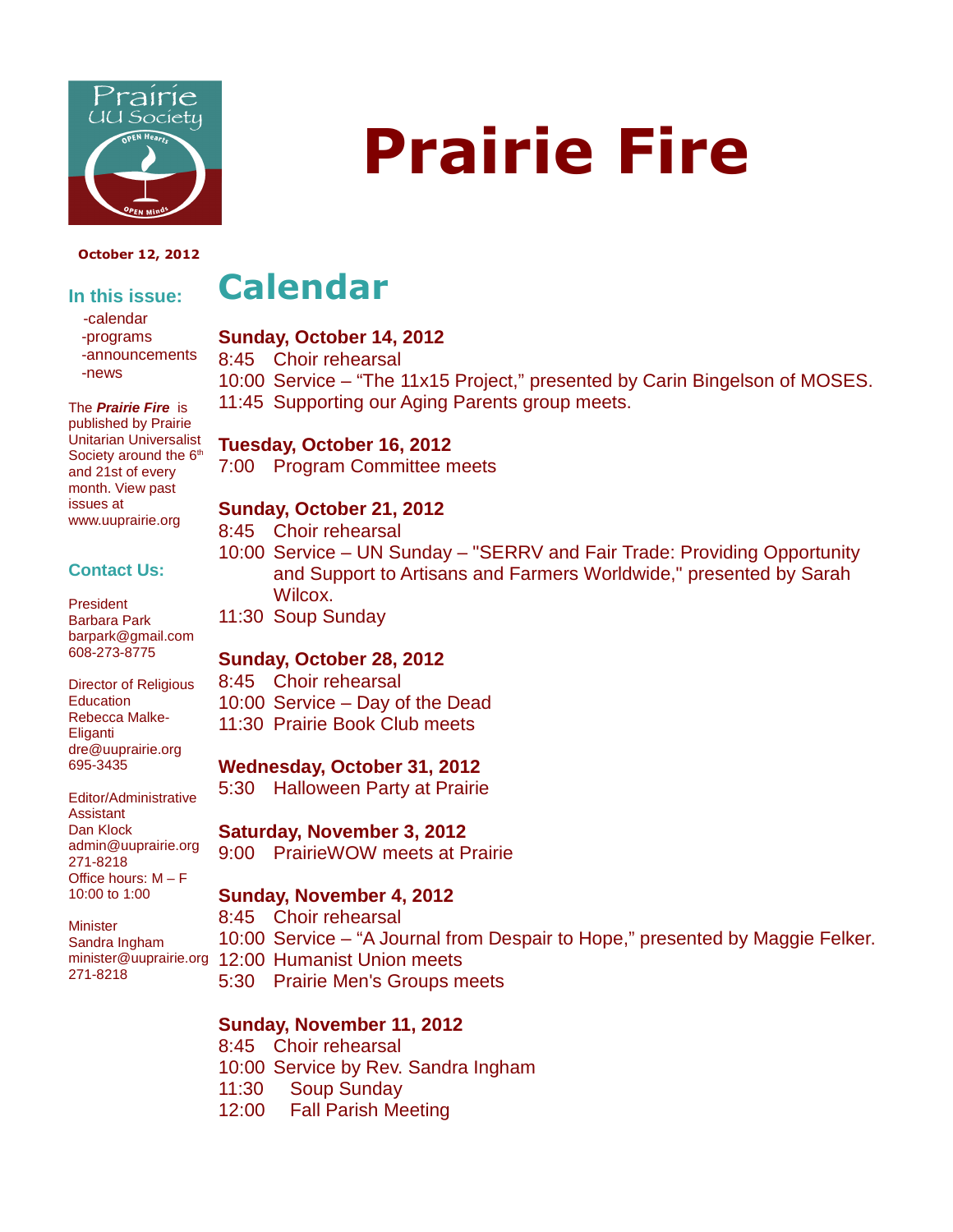### **Prairie Web Sites:**

Home Page www.uuprairie.org

News Group http://groups.yahoo. com/group/prairie news/

Views http://groups.yahoo. com/group/prairie views/

Social Action http://socialaction. madisonwi.us

Humanist Union http://humanist. madisonwi.us

### **Input Deadlines:**

Calendar items, announcements, and program descriptions are due on the 1st and 15th of each month. Please send to Dan Klock at admin@uuprairie.org or call 271-8218.

# **Upcoming Programs**

**Sunday, October 14, 2012, 10:00 a.m. "The 11x15 Project," presented by Carin Bingelson of MOSES.**

**Sunday, October, 2012, 10:00 a.m. "SERRV and Fair Trade: Providing Opportunity and Support to Artisans and Farmers Worldwide," presented by Sarah Wilcox.** 

**Sunday, October 30, 2012, 10:00 a.m. Day of the Dead.**

**Sunday, November 4, 2012, 10:00 a.m. "A Journal from Hope to Despair," presented by Magge Felker.**

## **Announcements**

**INTERESTED In a Support Group around "Supporting Aging Parents"?** We on the Caring Committee realize there are a number of us in the zone of parental caretaking as our parents age. We'd like to gather to share resources, stories and support. Katherine Peterson and Aileen Nettleton from the Caring Committee will facilitate our first session. We will base it on the concerns of those who come. We will meet from 11:45-1:30 on Sunday, October 14, in one of the classrooms at Prairie. Feel free to bring finger food to share. Please contact Katherine at feelgoodyoga@mac.com (608-205-4366) or Aileen at aanett@sbcglobal.net (238-6053) if you are able to join us so we plan for a space for all. If those who attend wish to meet further, we will plan accordingly at this meeting, but if you wish to come just once, you are welcome.

**The kickoff program for circle dinners**, an all-group potluck, will be held at Prairie Sunday, October 14 at 5:30 p.m. Some people are setting up groups with a theme or interest such as pets, games, sports, families with kids, or music. We also have one for families involved or interested in the foreign exchange student program. Deadline for signing up is Friday, Oct. 12. Contact Dan Proud for your questions.

**Interfaith Hospitality Network Week is October 21 to 28** One of Prairie's social action commitments is being a buddy church for Midvale Lutheran as they house homeless families as part of the Interfaith Hospitality Network, which is part of The Road Home. Please consider volunteering to serve dinner or various other jobs to help Prairie honor its commitment to this wonderful organization. You can call Erin Bosch for more information about IHN (238-6285), or... you can go to this website for an explanation of the volunteer jobs: **http://midvalelutheran.org/ihnjobs.htm** ... and you can sign up online by going to

this address and then clicking on The Road Home sign-up: **http://www.midvalelutheran.org/**

**Would you be interested in a book club** for discussing philosophical and spiritual books? A group for reading such things as the Koran, the Bible, the Guru Garanth Sahib, The Biology of Belief, Dr. Richard Davidson's work, Harold Kushner and more? If this sounds interesting to you, please contact Kate Liu (kgliu311@gmail.com or 238-9153) to talk about setting a time to meet and pick a book to start with.